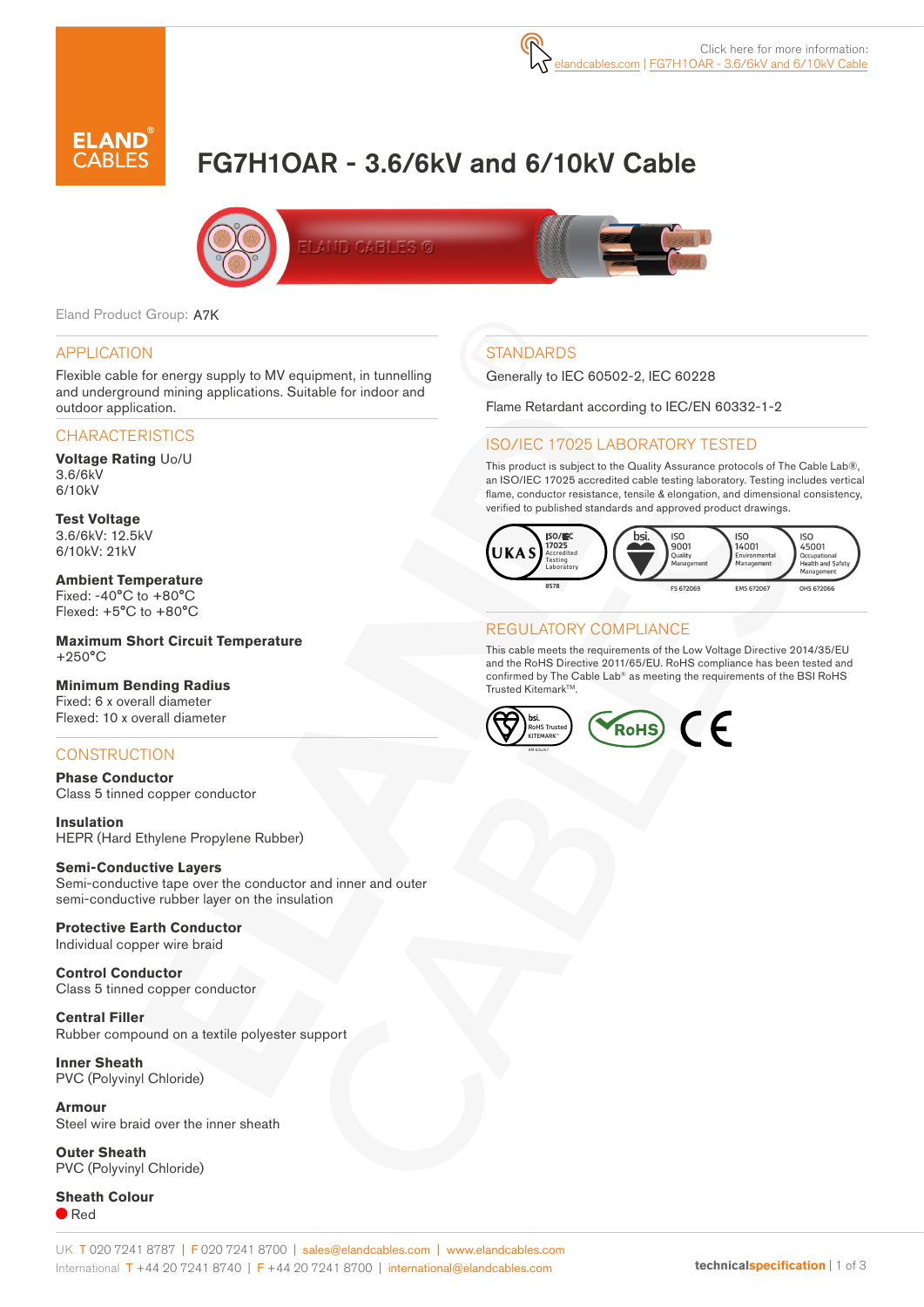# DIMENSIONS

| ELAND PART NO. | <b>VOLTAGE</b><br>kV | NO. OF CORES<br>(PHASE + EARTH) | NOMINAL CROSS SECTIONAL AREA<br>mm <sup>2</sup> |                 | CONDUCTOR<br><b>DIAMETER</b> | <b>MINIMUM</b><br>OVERALL | <b>MAXIMUM</b><br>OVERALL | <b>MAXIMUM</b><br><b>TENSILE LOAD</b> | <b>NOMINAL</b><br><b>WEIGHT</b> |
|----------------|----------------------|---------------------------------|-------------------------------------------------|-----------------|------------------------------|---------------------------|---------------------------|---------------------------------------|---------------------------------|
|                |                      |                                 | <b>Phase Conductor</b>                          | Earth Conductor | mm                           | <b>DIAMETER</b><br>mm     | <b>DIAMETER</b><br>mm     | N                                     | kg/km                           |
| A7K06KV1025RD  | 3.6/6                | $3 + 3$                         | 25                                              | 2.5ST           | 6.1                          | 36.3                      | 40.2                      | 1125                                  | 2250                            |
| A7K06KV1035RD  | 3.6/6                | $3 + 3$                         | 35                                              | 2.5ST           | 7.2                          | 38.8                      | 43.0                      | 1575                                  | 3200                            |
| A7K06KV1050RD  | 3.6/6                | $3+3$                           | 50                                              | 2.5ST           | 8.9                          | 42.5                      | 47.0                      | 2250                                  | 3860                            |
| A7K06KV1070RD  | 3.6/6                | $3 + 3$                         | 70                                              | 2.5ST           | 10.6                         | 46.1                      | 50.8                      | 3150                                  | 4630                            |
| A7K06KV1095RD  | 3.6/6                | $3 + 3$                         | 95                                              | 2.5ST           | 12.3                         | 49.9                      | 55.0                      | 4275                                  | 5680                            |
| A7K06KV1120RD  | 3.6/6                | $3 + 3$                         | 120                                             | 2.5ST           | 13.8                         | 56.8                      | 62.5                      | 5400                                  | 7010                            |
| A7K06KV1150RD  | 3.6/6                | $3 + 3$                         | 150                                             | 2.5ST           | 15.5                         | 57.8                      | 63.5                      | 6750                                  | 7910                            |
| A7K06KV1185RD  | 3.6/6                | $3 + 3$                         | 185                                             | 2.5ST           | 17.0                         | 61.2                      | 67.1                      | 8325                                  | 9060                            |
| A7K10KV1025RD  | 6/10                 | $3 + 3$                         | 25                                              | 2.5ST           | 6.1                          | 36.3                      | 40.8                      | 1125                                  | 2290                            |
| A7K10KV1035RD  | 6/10                 | $3 + 3$                         | 35                                              | 2.5ST           | 7.2                          | 38.8                      | 43.6                      | 1575                                  | 3240                            |
| A7K10KV1050RD  | 6/10                 | $3 + 3$                         | 50                                              | 2.5ST           | 8.9                          | 42.5                      | 47.6                      | 2250                                  | 3900                            |
| A7K10KV1070RD  | 6/10                 | $3 + 3$                         | 70                                              | 2.5ST           | 10.6                         | 46.1                      | 51.4                      | 3150                                  | 4670                            |
| A7K10KV1095RD  | 6/10                 | $3 + 3$                         | 95                                              | 2.5ST           | 12.3                         | 49.9                      | 55.6                      | 4275                                  | 5720                            |
| A7K10KV1120RD  | 6/10                 | $3 + 3$                         | 120                                             | 2.5ST           | 13.8                         | 56.8                      | 63.2                      | 5400                                  | 7050                            |
| A7K10KV1150RD  | 6/10                 | $3+3$                           | 150                                             | 2.5ST           | 15.5                         | 57.8                      | 64.2                      | 6750                                  | 7950                            |
| A7K10KV1185RD  | 6/10                 | $3+3$                           | 185                                             | 2.5ST           | 17.0                         | 61.2                      | 67.8                      | 8325                                  | 9100                            |

# CURRENT CARRYING CAPACITY

| NOMINAL CROSS<br><b>SECTIONAL AREA</b> | <b>LAYING ON</b><br>THE FLOOR | <b>FREE</b><br>IN AIR<br>Amps | REELED<br>Amps |         |         |         |         |         |         |  |  |  |  |
|----------------------------------------|-------------------------------|-------------------------------|----------------|---------|---------|---------|---------|---------|---------|--|--|--|--|
| mm <sup>2</sup>                        | Amps                          |                               | 1 Layer        | 2 Layer | 3 Layer | 4 Layer | 5 Layer | 6 Layer | 7 Layer |  |  |  |  |
| 25                                     | 131                           | 138                           | 105            | 80      | 64      | 55      | 50      | 35      | 29      |  |  |  |  |
| 35                                     | 162                           | 170                           | 130            | 99      | 79      | 68      | 62      | 44      | 36      |  |  |  |  |
| 50                                     | 202                           | 212                           | 162            | 123     | 99      | 85      | 77      | 55      | 44      |  |  |  |  |
| 70                                     | 250                           | 263                           | 200            | 153     | 123     | 105     | 95      | 68      | 55      |  |  |  |  |
| 95                                     | 301                           | 316                           | 241            | 184     | 147     | 126     | 114     | 81      | 66      |  |  |  |  |
| 120                                    | 352                           | 370                           | 282            | 215     | 172     | 148     | 134     | 95      | 77      |  |  |  |  |
| 150                                    | 404                           | 424                           | 323            | 246     | 198     | 170     | 154     | 109     | 89      |  |  |  |  |
| 185                                    | 461                           | 484                           | 369            | 281     | 226     | 194     | 175     | 124     | 101     |  |  |  |  |

Ambient temperature of 30°C